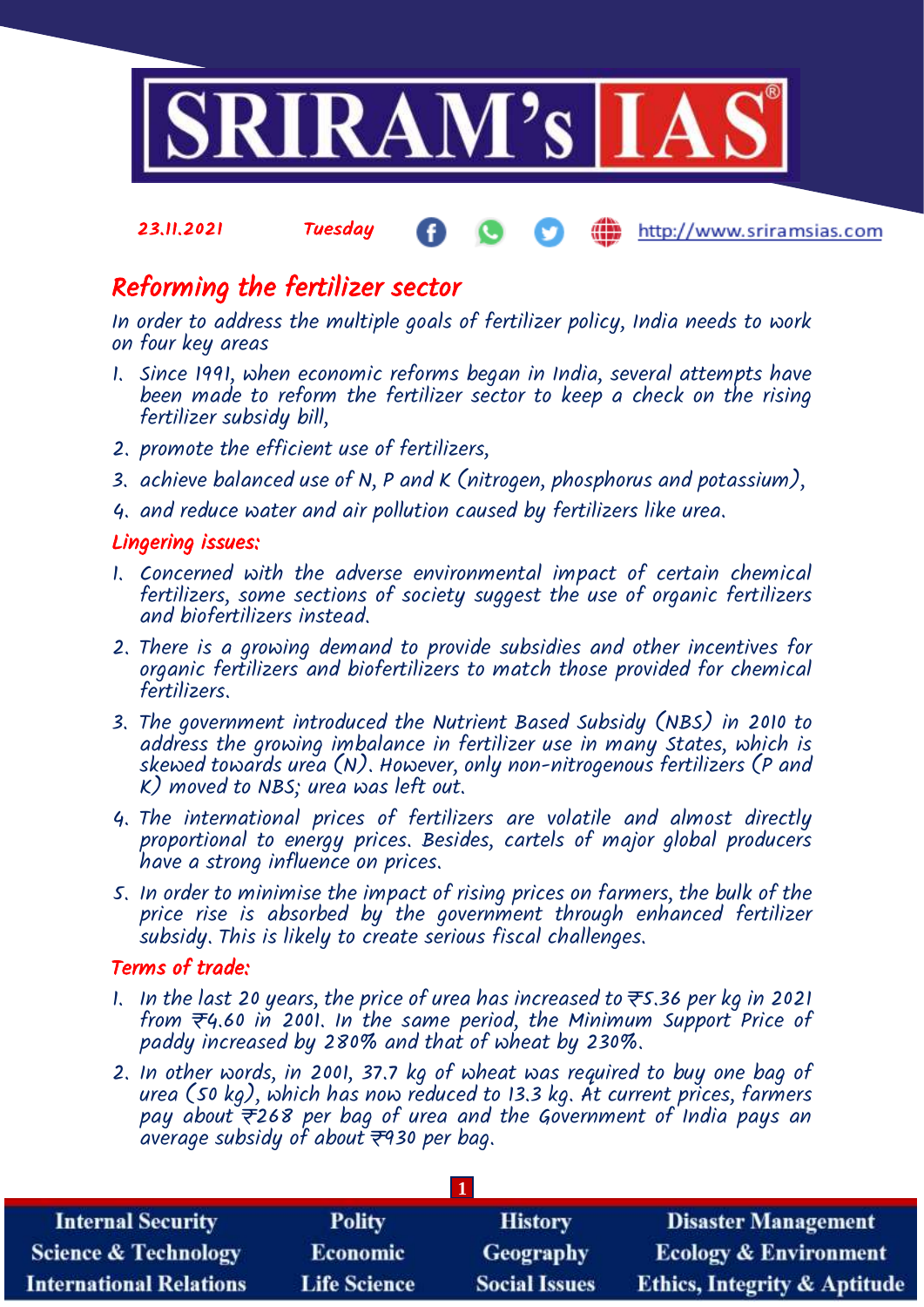

3. Thus, taxpayers bear 78% of the cost of urea and farmers pay only 22%. This is expected to increase and is not sustainable.

#### The way forward

23.11.2021 Tuesday

In order to address the multiple goals of fertilizer policy, we need to simultaneously work on four key policy areas.

- 1. One, we need to be self-reliant and not depend on the import of fertilizers. In this way, we can escape the vagaries of high volatility in international prices.
- 2. Two, we need to extend the NBS model to urea and allow for price rationalisation of urea compared to non-**MIFFCONGOOUMO** nitrogenous fertilizers and prices of crops.
- 3. The present system of keeping the price of urea fixed and absorbing all the price increases in subsidy needs to be replaced by the distribution of price change over both prices as well as subsidy based on some rational formula.
- 4. Three, we need to develop alternative sources of nutrition for plants to shift towards the use of non-chemical fertilizers as well as a demand for bringing parity in prices and subsidy given to chemical fertilizers with organic and biofertilizers.



http://www.sriramsias.com

- 5. This also provides the scope to use large biomass of crop that goes waste and enhance the value of livestock by-products.
- 6. We need to scale up and improve innovations to develop alternative fertilizers. Though compost contains low amounts of nitrogen, technologies are now available to enrich this.
- 7. Finally, India should pay attention to improving fertilizer efficiency through need-based use rather than broadcasting fertilizer in the field. The recently developed Nano urea by IFFCO shows promising results in reducing the usage of urea. Such products need to be promoted expeditiously after testing.

These changes will go a long way in enhancing the productivity of agriculture, mitigating climate change, providing an alternative to chemical fertilizers and balancing the fiscal impact of fertilizer subsidy on the Union Budgets in the years to come.

| <b>Internal Security</b>        | <b>Polity</b>       | <b>History</b>       | <b>Disaster Management</b>              |  |
|---------------------------------|---------------------|----------------------|-----------------------------------------|--|
| <b>Science &amp; Technology</b> | <b>Economic</b>     | Geography            | <b>Ecology &amp; Environment</b>        |  |
| <b>International Relations</b>  | <b>Life Science</b> | <b>Social Issues</b> | <b>Ethics, Integrity &amp; Aptitude</b> |  |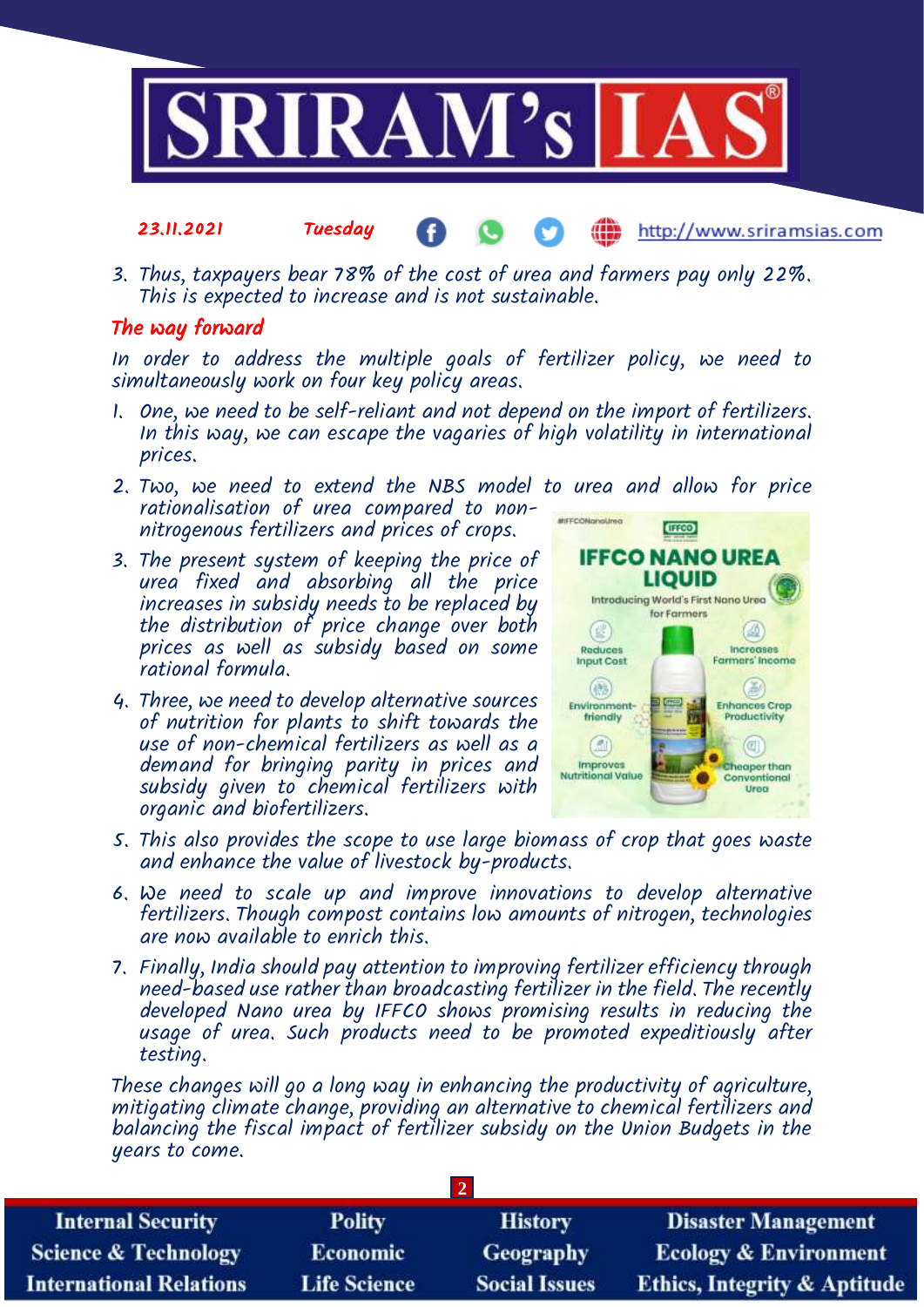

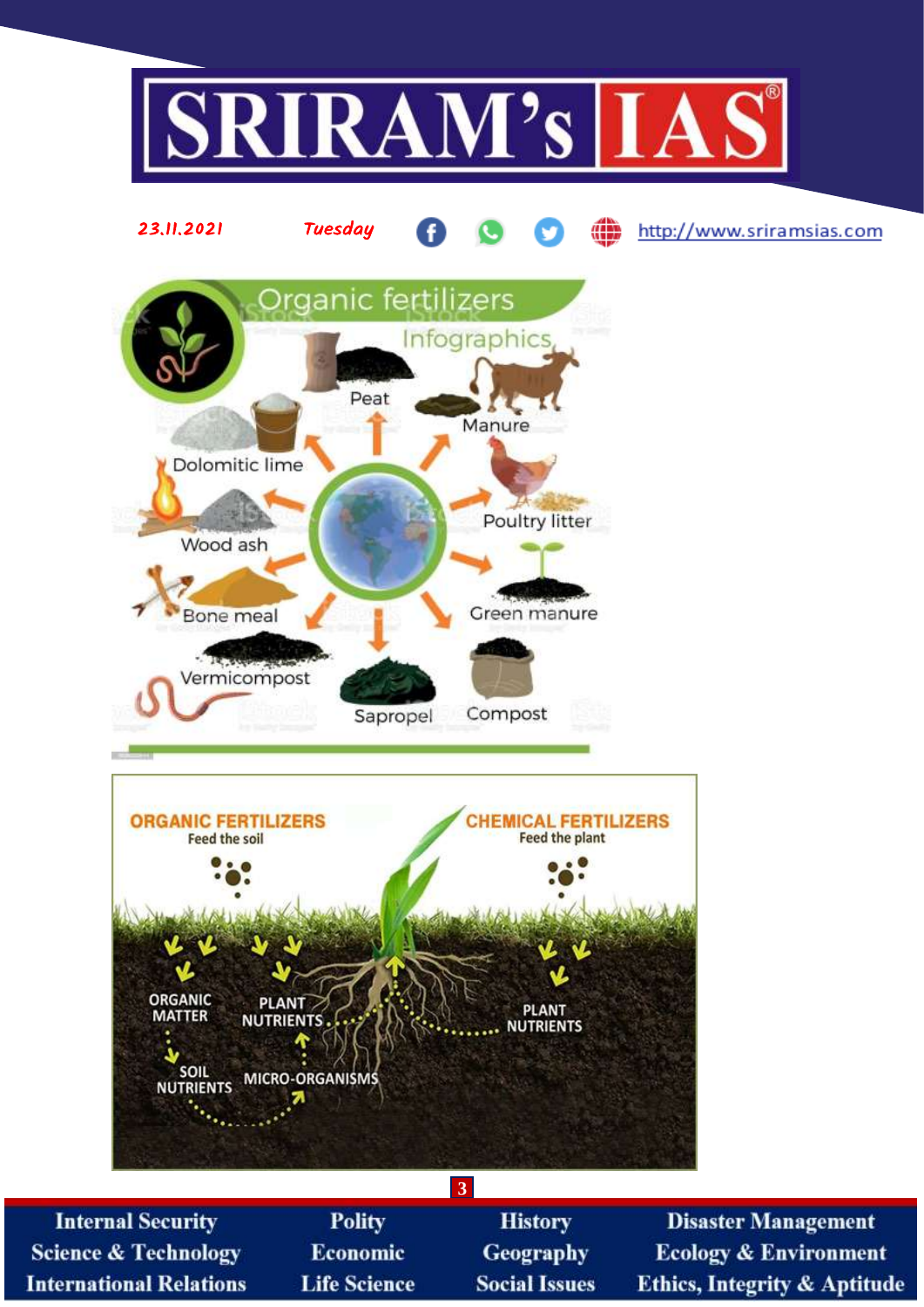

23.11.2021 Tuesday

http://www.sriramsias.com

# **Advantage of biofertilizers**

- $\sharp$  Renewable source of nutrients
- $\sharp$  Sustain soil health
- **#** Supplement chemical fertilizers.
- Replace 25-30% chemical fertilizers
- $\sharp$  Increase the grain yields by 10-40%.
- **p** Decompose plant residues, and stabilize C:N ratio of soil
- **#Improve texture, structure and water holding capacity of soil**
- **#** No adverse effect on plant growth and soil fertility.

# **Disadvantages**

- **#** Biofertilizers require special care for long-term storage because they are alive.
- # must be used before their expiry date.
- **#** If other microorganisms contaminate the carrier medium or if growers use the wrong strain, they are not as effective.
- **#** Biofertilizers lose their effectiveness if the soil is too hot or dry.

| <b>Internal Security</b>        | <b>Polity</b>       | <b>History</b>       | <b>Disaster Management</b>              |  |
|---------------------------------|---------------------|----------------------|-----------------------------------------|--|
| <b>Science &amp; Technology</b> | <b>Economic</b>     | <b>Geography</b>     | <b>Ecology &amp; Environment</b>        |  |
| <b>International Relations</b>  | <b>Life Science</b> | <b>Social Issues</b> | <b>Ethics, Integrity &amp; Aptitude</b> |  |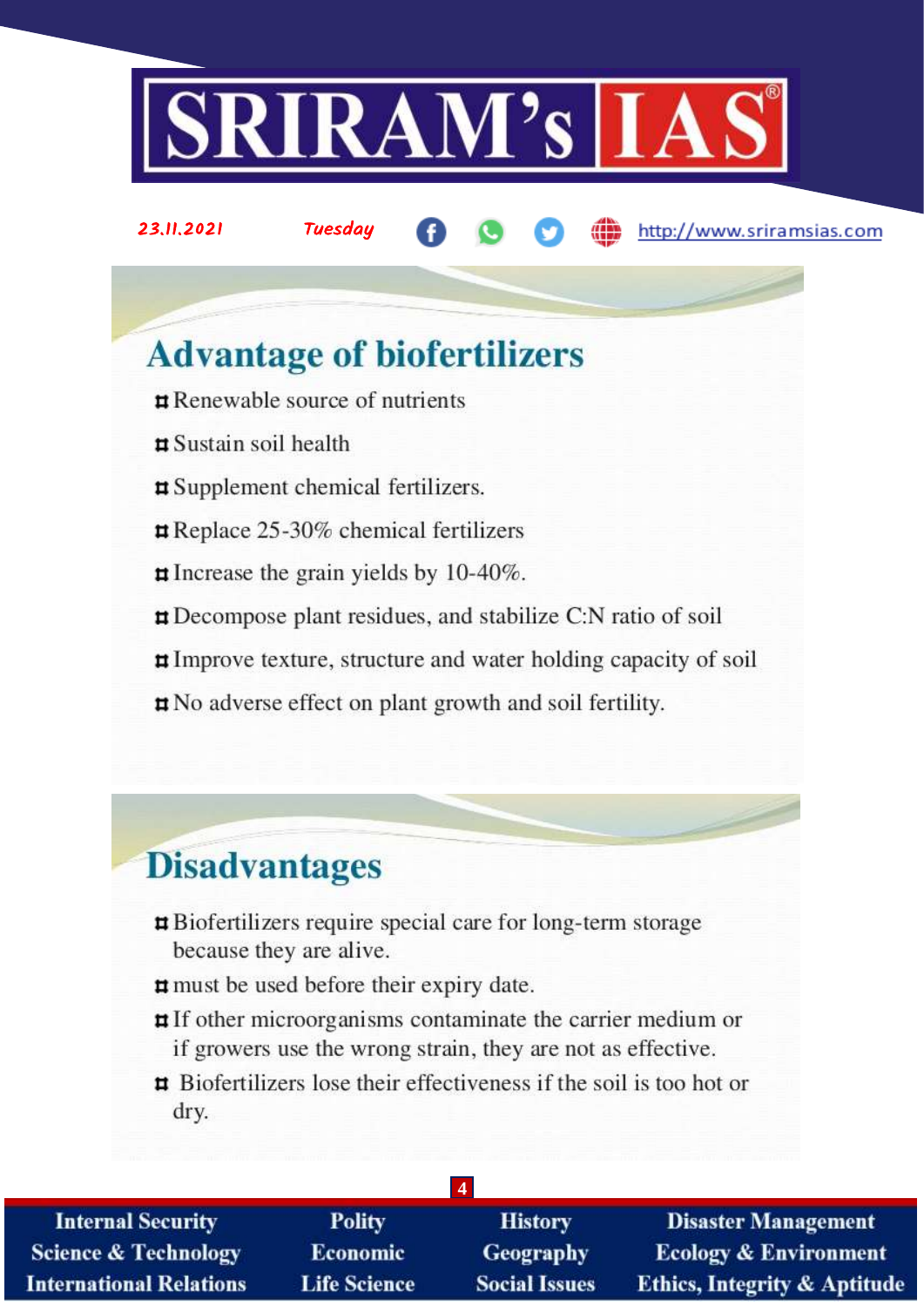

Why China is acquiring foreign military bases

It is trying to assert its primacy in Asia and the Indo-Pacific region while pushing out the US and India.

Reports that the United States has prevailed on United Emirates to stop China from secretly constructing a military facility at an Abu



Dhabi port should not come as a surprise.

#### Aggressive in Indian Ocean:

- 1. China's growing interest in acquiring foreign military bases has been reported for more than a decade. Beijing opened its first foreign military base in Djibouti in the Horn of Africa in 2017. It is said to be building its second foreign military base at Ream, Cambodia.
- 2. As the world's second-largest economy, a great trading power with a rapidly growing navy, and a massive geopolitical ambition, China is bound to get, sooner than later, a permanent naval presence in the Indian Ocean that will profoundly alter India's security environment.
- 3. The recent US annual report on Chinese military power cites several countries that are being targeted by the People's Liberation Army for military bases.
- 4. While Myanmar, Thailand and Sri Lanka are candidates from the Bay of Bengal, there are many places to the west of India including Namibia, Seychelles, Tanzania, and the UAE.
- 5. Pakistan, is of course, in a category of its own. With long-standing and deep political and military ties to China, Pakistan is likely to emerge as the most important vehicle for Chinese naval power projection in the Indian Ocean, with significant implications for India's military planning.

In the past, Communist China claimed that it was quite different from the West and had no interest in projecting power to distant seas or foreign military bases. China also actively campaigned against the foreign military presence in Asia. As a defensive power in the second half of the 20th century, China's

**5**

| <b>Internal Security</b>        | <b>Polity</b>       | <b>History</b>       | <b>Disaster Management</b>              |
|---------------------------------|---------------------|----------------------|-----------------------------------------|
| <b>Science &amp; Technology</b> | <b>Economic</b>     | Geography            | <b>Ecology &amp; Environment</b>        |
| <b>International Relations</b>  | <b>Life Science</b> | <b>Social Issues</b> | <b>Ethics, Integrity &amp; Aptitude</b> |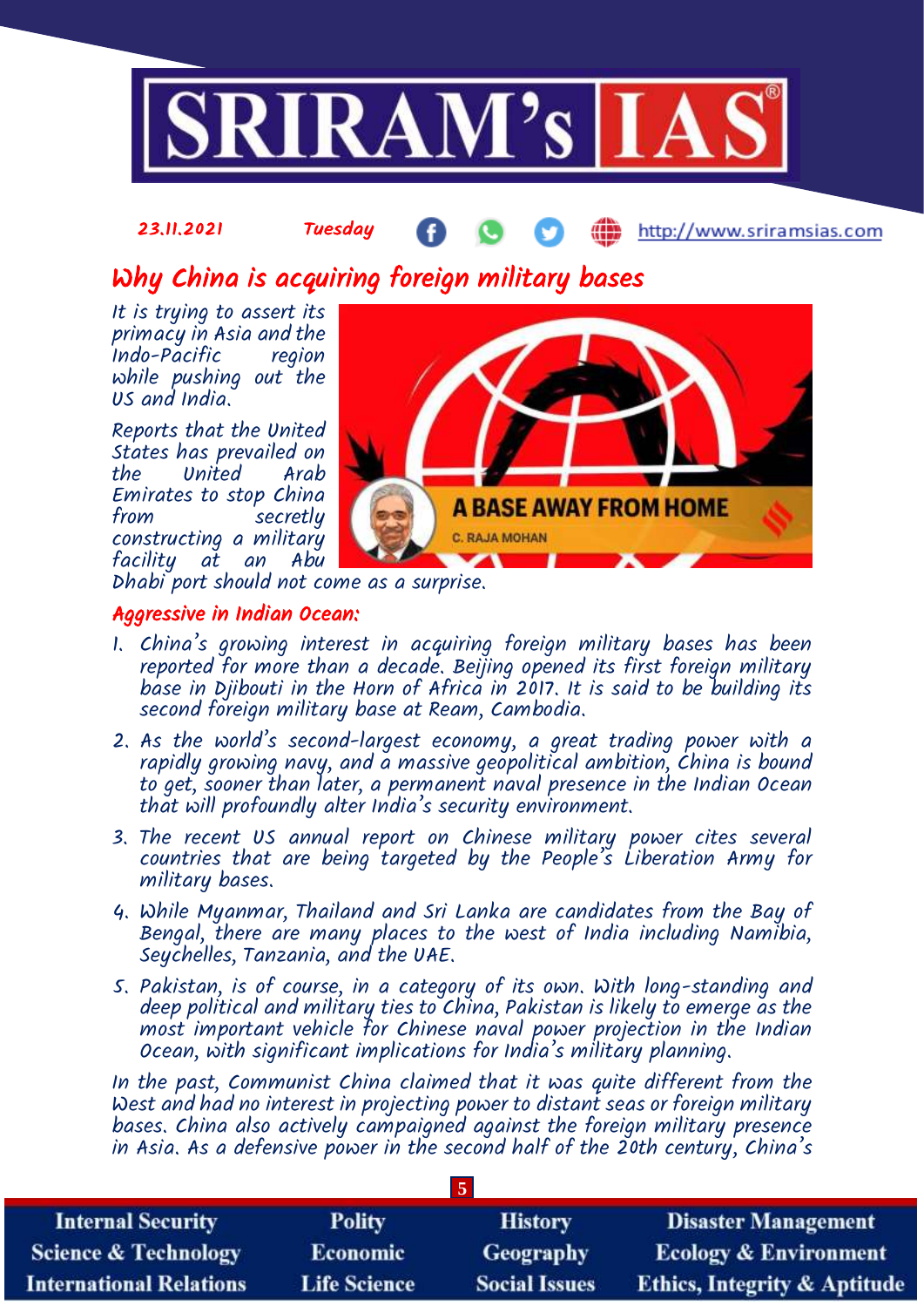

priority was to fend off external threats to its sovereignty and consolidate its communist revolution.

## Falling short

23.11.2021 Tuesday

It has been more than three years since a draft Bill on personal data protection was crafted by the Justice Srikrishna Committee of experts and submitted to the Ministry of Electronics and Information Technology in 2018.

# PRIVACY LAW IN THE MAKING

Data Protection Authority of India (DPA), an independent regulatory body responsible for the enforcement and effective implementation of the law, will be established.

 $\blacktriangleright$  An appellate<br>tribunal to be established or grant powers to an existing appellate tribunal to hear and dispose of any appeal against an order of the DPA

The panel has identified 50 statutes and regulations, which have potential overlap with the data protection framework

The Aadhaar Act needs to be amended. to bolster data protection, and the

processing of personal data by both public and committee has suggested private entities some amendments

The law will cover

The data protection law will be like a new shoe, tight in the beginning but comfortable eventually.

Justice B.N. Srikrishna

### **PUTTING USERS FIRST**

**A Data Protection Authority** of India must be set up with the chief justice or a Supreme Court judge as its head. This body will protect "data principals" and enforce the data protection law

Those processing data must acquire informed consent, spell out the purpose of collection and retain personal data only as long as necessary

Users will have right to be forgotten, to know about how their personal data is processed, to make corrections or updates, and to receive details of their data

Storage of all critical personal data - a classification that government will determine should be within the country. All other personal data must be stored as a copy in India

http://www.sriramsias.com

**Punishment** for violating the law can range from ₹5 crore or 2% of total worldwide turnover to ₹15 crore or 4% of the

total worldwide **Exemptions:** turnover of the Privacy law will not companies. For apply in cases involving national security.

individuals it can range from up to a 3-year or 5-year police investigations<br>and legal jail term. depending upon the sensitivity of the data

"Data privacy is a burning issue and there are three parts to the triangle: Citizens' rights have to be protected, the responsibilities of the states have to be defined, but data protection can't be at the cost of trade and industry Justice BN Srikrishna

proceedings

### JPC endorses the Personal Data Protection Bill (PDPB), 2019

- 1. Two years since a Joint Parliamentary Committee was set up to scrutinise another version — the Personal Data Protection Bill (PDPB), 2019 — it was finally adopted by it recently.
- 2. Dissent notes submitted by some panel members from the Opposition point out, the draft falls short of the standards set by the Justice Srikrishna Committee to build a legal framework based on the landmark judgment, Justice K.S. Puttaswamy vs Union of India, on privacy.

### Dilution of safeguards:

1. The key divergences from the Justice Srikrishna Committee's draft Bill are in the selection of the chairperson and members of the Data Protection Authority (DPA) which shall protect the interests of users and the leeway

| <b>Internal Security</b>        | <b>Polity</b>       | <b>History</b>       | <b>Disaster Management</b>              |
|---------------------------------|---------------------|----------------------|-----------------------------------------|
| <b>Science &amp; Technology</b> | <b>Economic</b>     | <b>Geography</b>     | <b>Ecology &amp; Environment</b>        |
| <b>International Relations</b>  | <b>Life Science</b> | <b>Social Issues</b> | <b>Ethics, Integrity &amp; Aptitude</b> |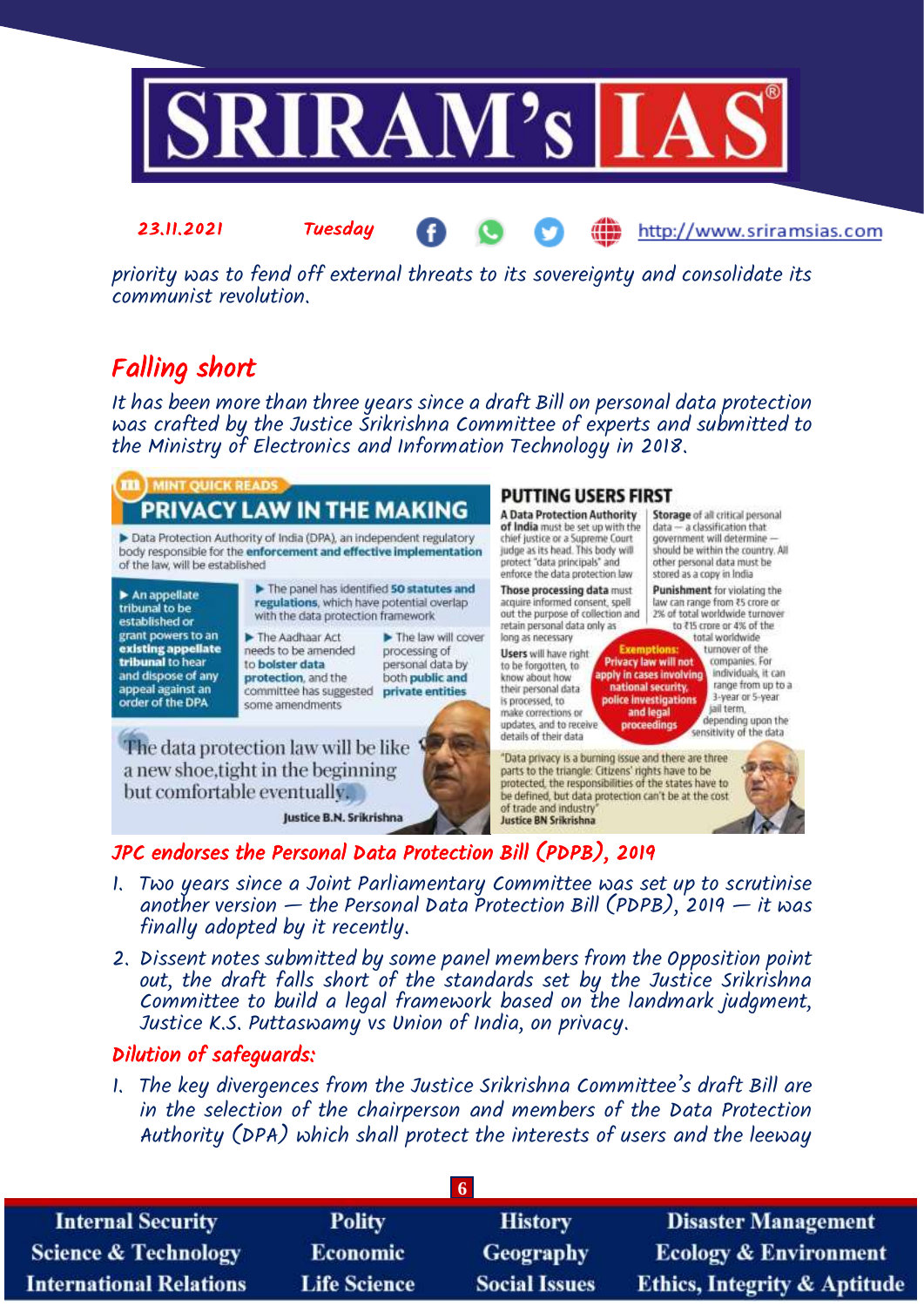

provided to the Union government to exempt its agencies from the application of the Act.

- 2. While the 2018 draft Bill allowed for judicial oversight, the 2019 Bill relies entirely on members of the executive government in the selection process for the DPA.
- 3. In contrast to the 2018 Bill that allowed for exemptions to be granted to state institutions from acquiring informed consent from users or to process data in the case of matters relating only to the "security of the state" and also called for a law to provide for "parliamentary oversight and judicial approval of non-consensual access to personal data".
- 4. The 2019 Bill adds "public order" as a reason to exempt an agency of the Government from the Act, besides only providing for those reasons to be recorded in writing.
- 5. Dissent note also points out the dangers of exemption on the grounds of "public order" as it is susceptible to misuse and not limited to "security of the state" which is recognised by other data regulations such as Europe's General Data Protection Regulation as a viable reason for exemption.

### The Global Privacy Assembly

- 1. In October 2021, the Global Privacy Assembly came up with a clear resolution on principles for government access to personal data.
- 2. In its resolution, the Assembly asked for a set of principles on the legal basis, the need for clear and precise rules, proportionality and transparency, data subject rights, independent oversight, and effective remedies and redress to the individuals affected.

As the JPC's adoption of the draft Bill and the dissent notes appended to it suggest, it has fallen short of standards protecting the privacy rights of individuals against blanket misuse by the state. It is now the task of Parliament to tighten the provisions further and bring them in conformance with the 2018 Bill.

| <b>Internal Security</b>        | <b>Polity</b>       | <b>History</b>       | <b>Disaster Management</b>              |
|---------------------------------|---------------------|----------------------|-----------------------------------------|
| <b>Science &amp; Technology</b> | <b>Economic</b>     | Geography            | <b>Ecology &amp; Environment</b>        |
| <b>International Relations</b>  | <b>Life Science</b> | <b>Social Issues</b> | <b>Ethics, Integrity &amp; Aptitude</b> |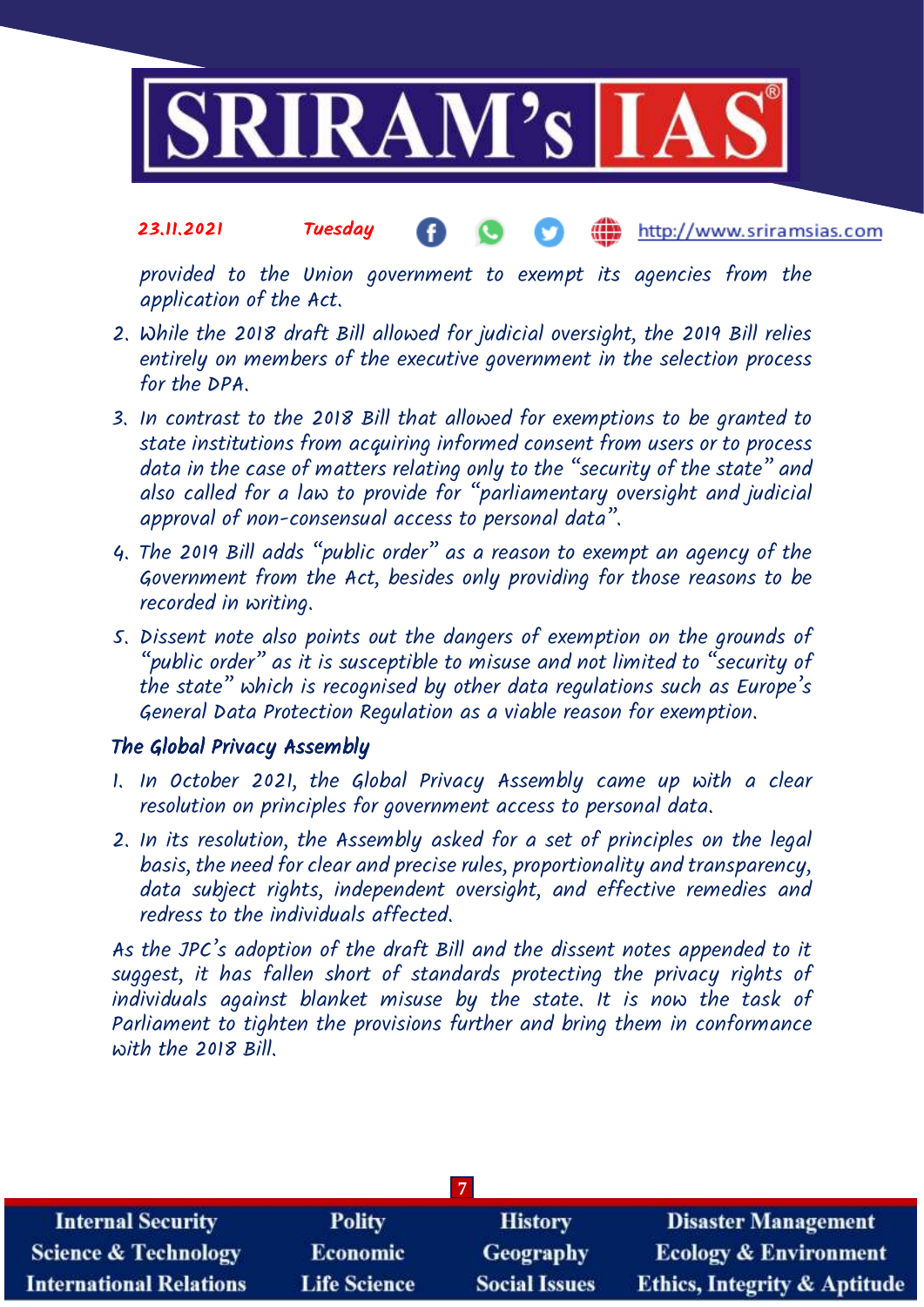

#### JPC retains exemption clause, adopts personal data Bill

## **Ringfencing data**

Concluding its deliberations since 2019, the Joint Parliamentary Committee on Personal Data Protection Bill adopted its report on Monday

#### **Key recommendations**

• Treat as publishers all social media platforms which do not act as intermediaries, and they be held accountable for the content they host

• Allow no social media platform to operate in India unless the parent company handling the technology sets up an office in India

• Develop an alternative indigenous financial system for cross-border payments



· Set up dedicated lab for certification of all digital devices · In case of cross-

border transfer of data, a mirror copy of sensitive and critical personal data be mandatorily brought to India

### 'No adequate safeguards'

- 1. Exemption clause was one of the widely debated clauses in the panel meetings, where the members had argued that "public order" should be removed as a ground for exemption. They had also pressed for "judicial or parliamentary oversight" for granting such exemptions.
- 2. The final report that The Hindu has accessed did not accept any of these suggestions.
- 3. The report noted that this clause was for "certain legitimate purposes" and also said there was precedent in the form of the reasonable restrictions imposed upon the liberty of an individual, as guaranteed under Article 19 of the Constitution and the Puttaswamy judgment.
- 4. In one of the longest dissent notes, Congress leader Manish Tiwari said the Bill created two parallel universes  $-$  one for the private sector where it would apply with full rigour and one for the Government where it was riddled with exemption, carve-outs and escape clauses.
- 5. The Bill did not provide adequate safeguards to protect the right to privacy and gave an overboard exemption to the Government. Clause 35 was open to misuse since it gave unqualified powers to the Government.

| <b>Internal Security</b>        | <b>Polity</b>       | <b>History</b>       | <b>Disaster Management</b>              |
|---------------------------------|---------------------|----------------------|-----------------------------------------|
| <b>Science &amp; Technology</b> | <b>Economic</b>     | Geography            | <b>Ecology &amp; Environment</b>        |
| <b>International Relations</b>  | <b>Life Science</b> | <b>Social Issues</b> | <b>Ethics, Integrity &amp; Aptitude</b> |